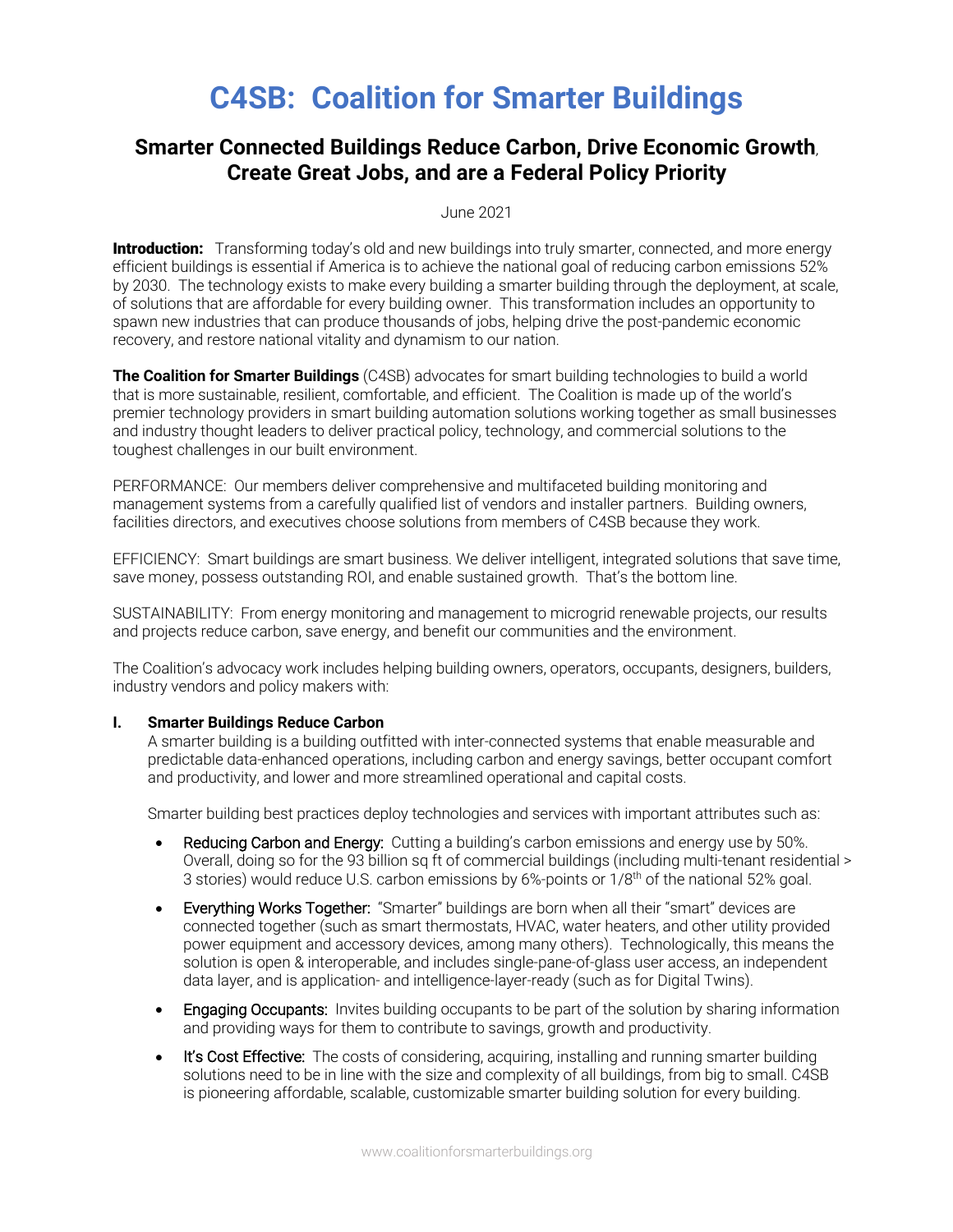### **II. Smarter Buildings Drive Growth and Boost Jobs**

Smarter buildings deliver more comfortable spaces, higher productivity, and put many people to work.

- Commerce: Smarter buildings enable higher output from business occupants, creating more value for businesses and building owners. And with innovation driven mainly by small business vendors across all 50 states, smarter buildings promote broad economic growth in all corners of the country.
- Labor: Smarter buildings will employ millions of people, engaging a full range of skill levels, from installers & service techs to coders and designers to artificial intelligence experts. To achieve connected smarter buildings in the 85% of buildings without a power management system will itself create jobs across the supply chain which can fuel the nation's post-covid economic recovery.
- Education: Community colleges, trade institutes, high schools, colleges and universities can all play a significant role in training and getting people into the needed jobs.

#### **III. Plan to Reach 5 Million Smarter Buildings**

The Coalition developed and is promoting a plan to make all of America's 5 million commercial buildings smarter which will reduce our CO<sub>2</sub> emissions by 80 million metric-tons/year (6%-points of the 2030 national goal of 52% reduction), including separate tracks for:

- Building Owners: How to explore, consider, design, procure, install and run truly smarter connected building solutions that fit your building(s) – physically, operationally and financially.
- Policy Makers: How to understand smarter building technology, develop policy outcomes that drive commercial adoption (including financial incentives), engage the public with collective goals, make government buildings the models, establish new disclosure, performance and procurement requirements, promote a carbon marketplace, fund "Shovel Ready — Browser Ready" building projects, and fund job training in the smarter buildings field.
- Industry Players: How to supply compatible products + services, scale to reach wide adoption, and contribute to advocacy efforts.
- Workers and Professionals: How to supply and access the wide range of skills needed by the smarter building industry and connect to good paying, sustainable jobs.

#### **IV. How The Coalition for Smarter Buildings Can Help**

The Coalition helps building owners, operators, occupants, designers, builders, industry vendors and federal, state and local policy makers by:

- **Being a Resource:** For specifying and selecting smarter building solutions, and matching projects to multi-vendor solution teams, for any type or size of commercial or multi-family residential building.
- Advising on Technical Issues: Including determining what can and needs to work together, for project designers and product suppliers.
- Accelerating Widespread Adoption: Including scaling solutions and how to buy for and deliver to buildings and portfolios, big and small.
- Advising on Legislation & Policy: Including draft policy development and providing expert testimony, in Washington, D.C., state capitols, city halls and local jurisdictions.

**Conclusion:** Never before has the opportunity to transform the built environment into truly smart, connected buildings been so attainable. And the new federal policy priority – including the *National Roadmap for Grid-Interactive Efficient Buildings* released by U.S. Department of Energy on 17 May 2021† – enhances the demand for and technology solutions now available to every building. We invite you to contact us to learn how we can help you navigate the world of smarter building systems!

<sup>†</sup> https://gebroadmap.lbl.gov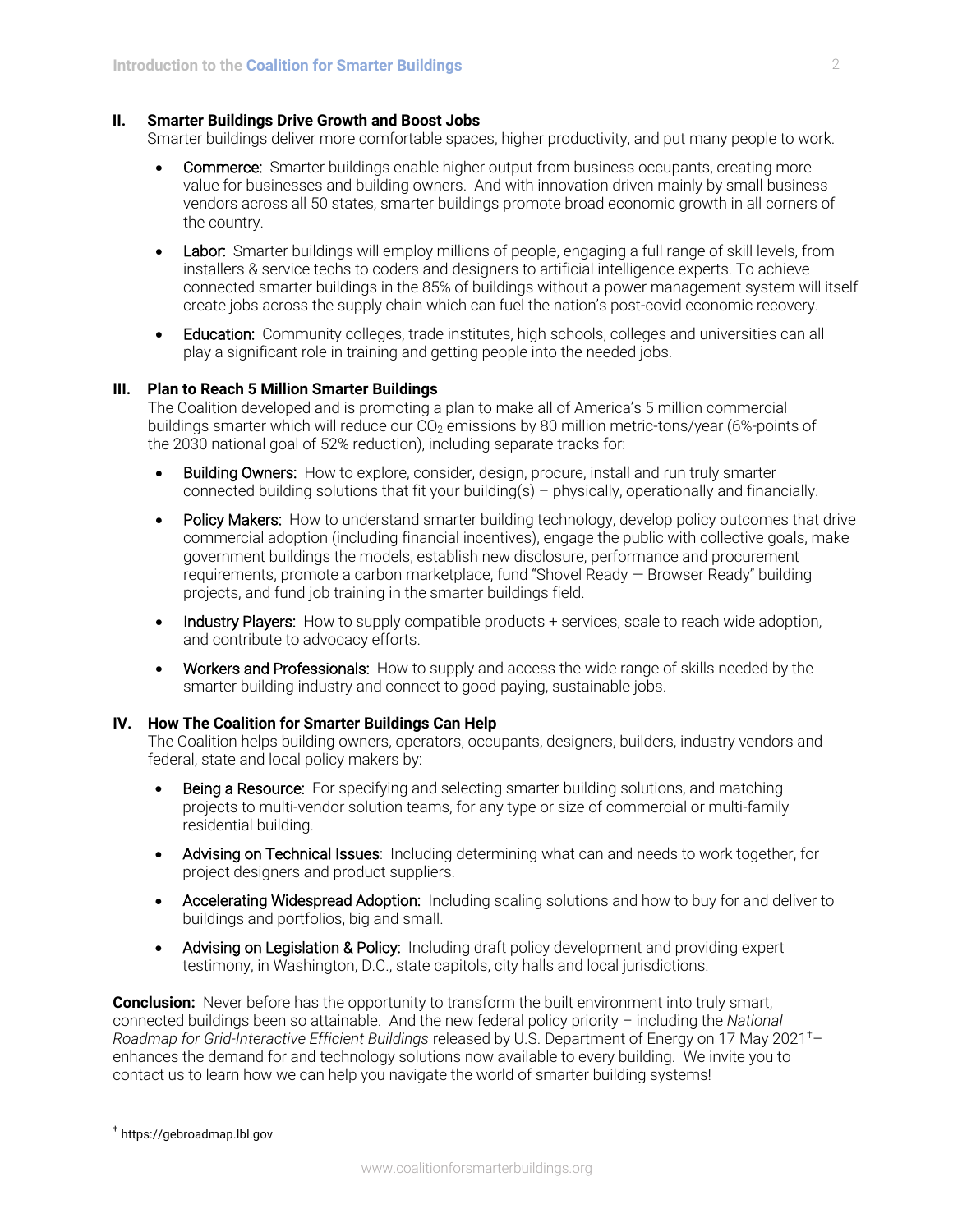# **C4SB: Coalition for Smarter Buildings**

## **The Coalition for Smarter Buildings brings expertise, thought leadership and industry resources to achieve the goal of tripling energy efficiency in buildings by 2030**,

as laid out in the U.S. Department of Energy's *National Roadmap for Grid-Interactive Efficient Buildings* (17 May 2021)‡

Coalition for Smarter Buildings member companies are ready *today* to accelerate adoption of GEBs based on technology that already exists, to drive innovation of new, gap-filling solutions over the coming years, and to do so in scalable ways that can affordably reach all types and sizes of buildings.

The Coalition and its smart building industry members can help Federal and State policy makers and other public and private stakeholders achieve the following specific recommendations:

**Table based on Figure 12. STAKEHOLDER INVOLVEMENT IN IMPLEMENTATING THE ROADMAP RECOMMENDATIONS** (*National Roadmap for Grid-Interactive Efficient Buildings*, pp. 72-73)

| <b>Coalition Contribution</b>                                                                                                                                                                                                                                                                                                                                                                                                                                             |  |  |  |  |  |  |
|---------------------------------------------------------------------------------------------------------------------------------------------------------------------------------------------------------------------------------------------------------------------------------------------------------------------------------------------------------------------------------------------------------------------------------------------------------------------------|--|--|--|--|--|--|
| Pillar 1: Advancing GEBs Through Research, Development, and Data                                                                                                                                                                                                                                                                                                                                                                                                          |  |  |  |  |  |  |
| • Continue to develop innovative GEB technologies and processes,<br>scalable to reach all types and sizes of buildings.<br>• Promote new delivery methods for scoping, buying, installing and<br>operating GEB solutions, especially for the 5.4 million commercial<br>buildings (97.5%) < 99k SF.<br>• Develop control algorithms for HVAC, water heating, and other<br>DERs.<br>• Deploy connected demand flexible devices such as appliances,<br>electronics and MELs. |  |  |  |  |  |  |
| • Promote and expand open standards such as Haystack data<br>tagging.<br>• Provide access to data from commercially deployed projects for<br>evaluation of interoperability.<br>• Deploy existing open, interoperable technologies.<br>• Develop additional, affordable interoperability functionality and APIs<br>where gaps exist, for integrating legacy and new systems, and for<br>specific building types and sizes.                                                |  |  |  |  |  |  |
| • Develop and implement standard methods for DF data collection<br>and M&V.<br>• Create new marketplaces for GEB building data and services,<br>enabling better control of and access to data, and new categories of<br>market opportunities.                                                                                                                                                                                                                             |  |  |  |  |  |  |
|                                                                                                                                                                                                                                                                                                                                                                                                                                                                           |  |  |  |  |  |  |

*table continues on next page*

<sup>‡</sup> https://gebroadmap.lbl.gov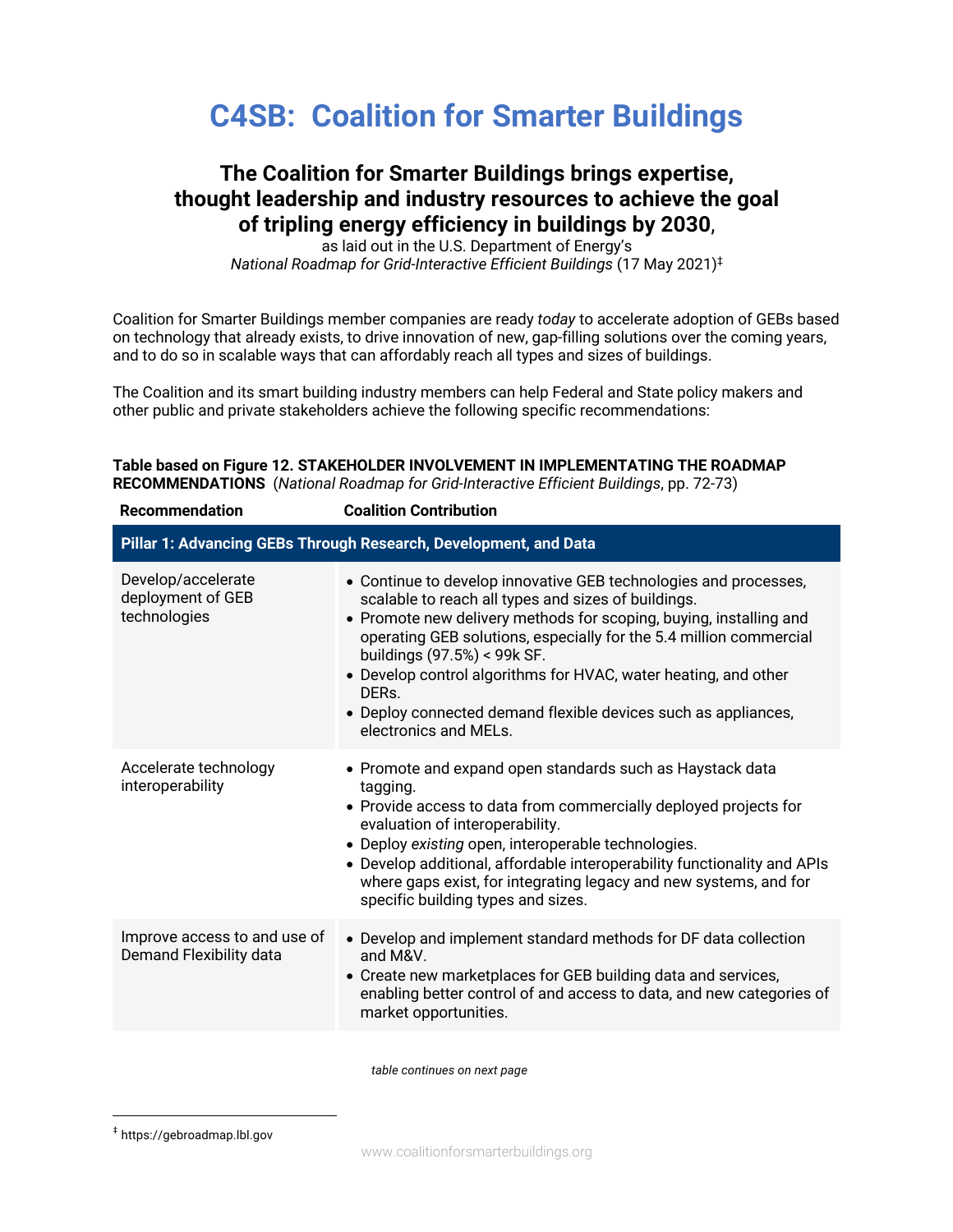| Develop innovative incentive-<br>• Test new incentive programs with real customers<br>based programs<br>• Incorporate incentives and ROI visibility into pricing and delivery<br>mechanisms<br>Expand consumer knowledge<br>• Provide technical solutions for pilots (if necessary).<br>and consideration of price-<br>based programs<br>Introduce incentives for<br>• Work with utilities to educate them on demand flexible solutions and<br>utilities to deploy demand-<br>interactions with the grid.<br>side resources<br>Pillar 3: Empowering GEB Users, Installers, and Operators<br>Understand user interactions<br>• Provide samples of existing projects to share models that work,<br>with GEBs and role of<br>lessons learned, and data for researchers, all informing public policy<br>technology<br>and private decision makers.<br>• Provide data for research on prices, incentives, technology and<br>demand flexibility adoption. |  |  |  |  |  |  |
|-----------------------------------------------------------------------------------------------------------------------------------------------------------------------------------------------------------------------------------------------------------------------------------------------------------------------------------------------------------------------------------------------------------------------------------------------------------------------------------------------------------------------------------------------------------------------------------------------------------------------------------------------------------------------------------------------------------------------------------------------------------------------------------------------------------------------------------------------------------------------------------------------------------------------------------------------------|--|--|--|--|--|--|
|                                                                                                                                                                                                                                                                                                                                                                                                                                                                                                                                                                                                                                                                                                                                                                                                                                                                                                                                                     |  |  |  |  |  |  |
|                                                                                                                                                                                                                                                                                                                                                                                                                                                                                                                                                                                                                                                                                                                                                                                                                                                                                                                                                     |  |  |  |  |  |  |
|                                                                                                                                                                                                                                                                                                                                                                                                                                                                                                                                                                                                                                                                                                                                                                                                                                                                                                                                                     |  |  |  |  |  |  |
|                                                                                                                                                                                                                                                                                                                                                                                                                                                                                                                                                                                                                                                                                                                                                                                                                                                                                                                                                     |  |  |  |  |  |  |
|                                                                                                                                                                                                                                                                                                                                                                                                                                                                                                                                                                                                                                                                                                                                                                                                                                                                                                                                                     |  |  |  |  |  |  |
| Develop GEB design &<br>• Incorporate DF and DERs into existing and new decision support and<br>operation decision-making<br>analysis tools.<br>tools<br>• Incorporate GHG emissions into analytics.<br>• Provide data on hard and soft costs of installing and configuring<br>advanced sensing and control technologies needed for fully<br>optimized GEBs and related DERs.                                                                                                                                                                                                                                                                                                                                                                                                                                                                                                                                                                       |  |  |  |  |  |  |
| Integrate smart technology<br>• Help create smart building and DF tech training content.<br>training into existing<br>• Provide industry-experienced professionals who can be trainers and<br>programs<br>industry ambassadors.                                                                                                                                                                                                                                                                                                                                                                                                                                                                                                                                                                                                                                                                                                                     |  |  |  |  |  |  |
| Pillar 4: Support GEB Deployment Through Federal, State, and Local Enabling Programs and Policies                                                                                                                                                                                                                                                                                                                                                                                                                                                                                                                                                                                                                                                                                                                                                                                                                                                   |  |  |  |  |  |  |
| Lead by example<br>• Provide GEB solutions for federal, state and local buildings.                                                                                                                                                                                                                                                                                                                                                                                                                                                                                                                                                                                                                                                                                                                                                                                                                                                                  |  |  |  |  |  |  |
| Expand funding and financing<br>• Cooperate to help create new funding mechanisms.<br>options<br>• Bring GEB solutions to underserved communities across the country<br>where Coalition member companies are based.                                                                                                                                                                                                                                                                                                                                                                                                                                                                                                                                                                                                                                                                                                                                 |  |  |  |  |  |  |
| Expand codes & standards to<br>• Advise on creating new DF codes and standards, at federal, state<br>include DF<br>and local levels.                                                                                                                                                                                                                                                                                                                                                                                                                                                                                                                                                                                                                                                                                                                                                                                                                |  |  |  |  |  |  |
| Consider implementing state<br>• Provide advocacy resources and industry advisory expertise at the<br>targets/mandates<br>state level.<br>• Inform legislation or regulatory requirements.                                                                                                                                                                                                                                                                                                                                                                                                                                                                                                                                                                                                                                                                                                                                                          |  |  |  |  |  |  |

For more information, contact us at Coalition for Smarter Buildings:

| $\bullet$ Rick Justis | <b>Managing Director, Strategy</b> | rick.justis@yahoo.com |
|-----------------------|------------------------------------|-----------------------|
| • Jeff Williams       | <b>Government Relations</b>        | jeff@skycentrics.com  |
| • Kennady Gales       | Director, Operations               | kennady@c4sb.org      |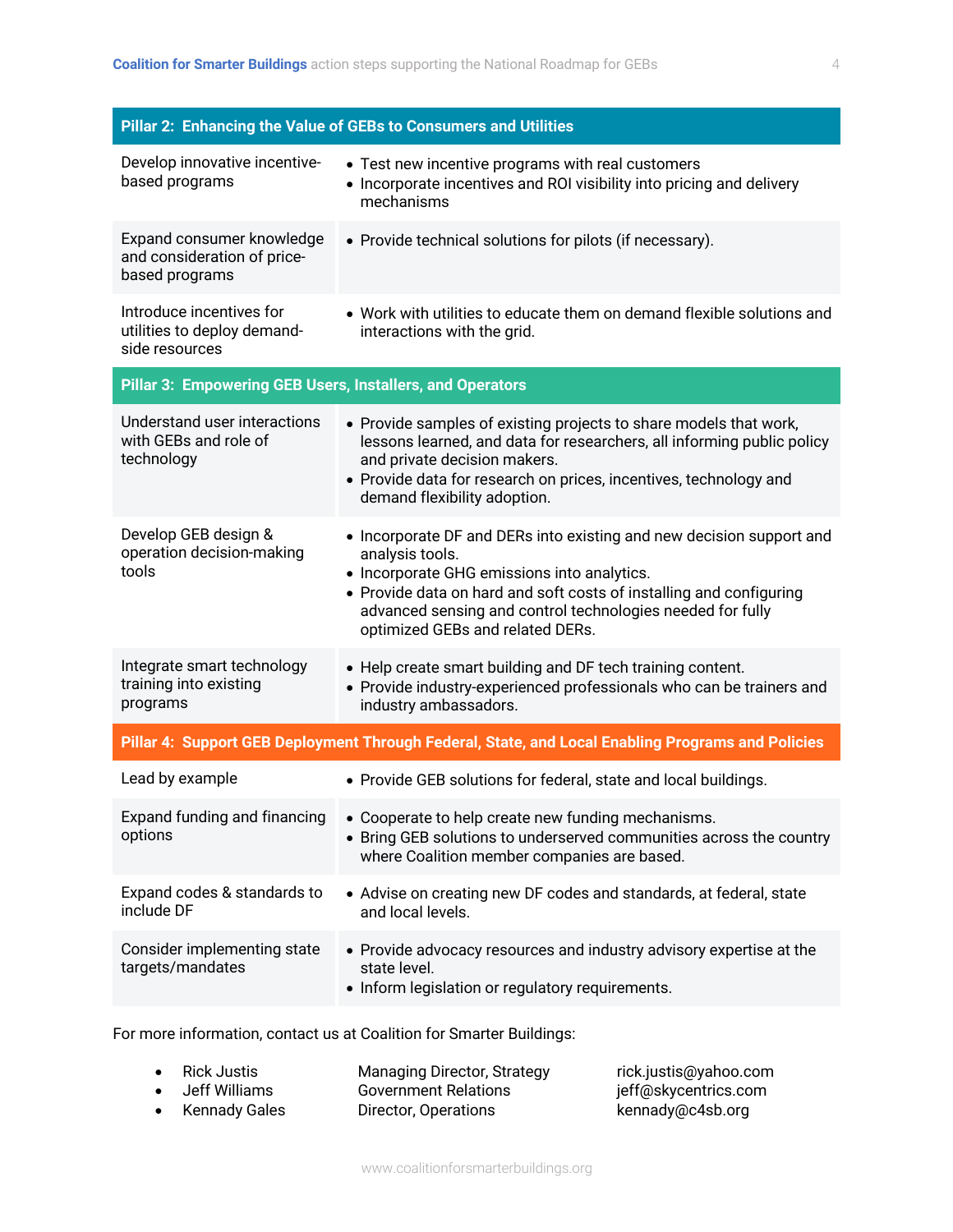# **C4SB: Coalition for Smarter Buildings**

**Select Member List** June 2021

**The Coalition for Smarter Buildings** (C4SB) advocates for smart building technologies to build a world that is more sustainable, resilient, comfortable, and efficient. The Coalition is made up of the world's premier technology providers in smart building automation solutions working together as small businesses and industry thought leaders to deliver practical policy, technology, and commercial solutions to the toughest challenges in our built environment.

| Company                                          | HQ              | Individual(s)                                                                      | Company   Organization Profile                                                                                                                                                        |
|--------------------------------------------------|-----------------|------------------------------------------------------------------------------------|---------------------------------------------------------------------------------------------------------------------------------------------------------------------------------------|
| <b>Coalition for Smarter</b><br><b>Buildings</b> | Kansas City, MO | <b>Rick Justis</b><br>Managing Director<br><b>Kennady Gales</b><br>Operations Lead | Smart building industry advocacy & resource<br>group                                                                                                                                  |
| 75F                                              | Minneapolis, MN | Chris Runquist<br>CFO                                                              | Smart building controls technology                                                                                                                                                    |
| <b>Ace IoT Solutions</b>                         | Chattanooga, TN | <b>Bill Maguire</b><br>CEO<br>Andrew Rogers<br><b>CTO</b>                          | Open-source Smart Building Systems Master<br>Integrator                                                                                                                               |
| AutomatedBuildings.com                           | Sidney, BC      | Ken Sinclair<br>Publisher                                                          | Online web resource providing news and<br>connection to the change agents creating the<br>definition of smart, intelligent, integrated,<br>connected, green, and converged buildings. |
| <b>Blackfin Real Estate Services</b>             | Kansas City, KS | Scott Ullrich<br>Director                                                          | Provider of building operation, technical and<br>engineering services to property and building<br>owners in 12 states                                                                 |
| <b>Cimetrics</b>                                 | Medford, MA     | Jim Lee<br>CEO                                                                     | Expert providers of analytics and automation<br>networks.                                                                                                                             |
| <b>E2C Technology</b>                            | Dallas, TX      | Anno Scholten<br>CEO                                                               | Developer of applications and solutions that<br>connect Smart Buildings with Smart Energy and<br>Analytic solutions                                                                   |
| <b>Engenuity Systems</b>                         | Chandler, AZ    | <b>Tracie Markie</b><br>CEO                                                        | Supplier of advanced networked control and IoT<br>products and the platforms and solutions to<br>manage and monitor them                                                              |
| <b>Lynxspring</b>                                | Lees Summit, MO | Marc Petock<br><b>CMO</b>                                                          | Smart Building Systems Integrator                                                                                                                                                     |
| Padi                                             | Asheville, NC   | Anto Budiardjo<br>CEO                                                              | Master Systems Integrator and smart building<br>solution designer                                                                                                                     |
| <b>Planitimpact</b>                              | Kansas City, MO | Brett Krug<br>CEO                                                                  | Building analytics platform enabling carbon<br>neutrality.                                                                                                                            |
| <b>SkyCentrics</b>                               | Berkeley, CA    | <b>Red Smith</b><br>CEO<br>Tristan DeFrondevile<br>Founder                         | Provider of CTA-2045, OpenADR and Volttron for<br>real time, open standard, IoT smart building<br>solutions and Distributed Energy Resource Mngt<br>(DERMs)                           |
| <b>SkyFoundry</b>                                | Glen Allen, VA  | John Petze<br>Founder                                                              | Fault detection diagnostics and AI for smart<br>building solutions                                                                                                                    |

www.coalitionforsmarterbuildings.org